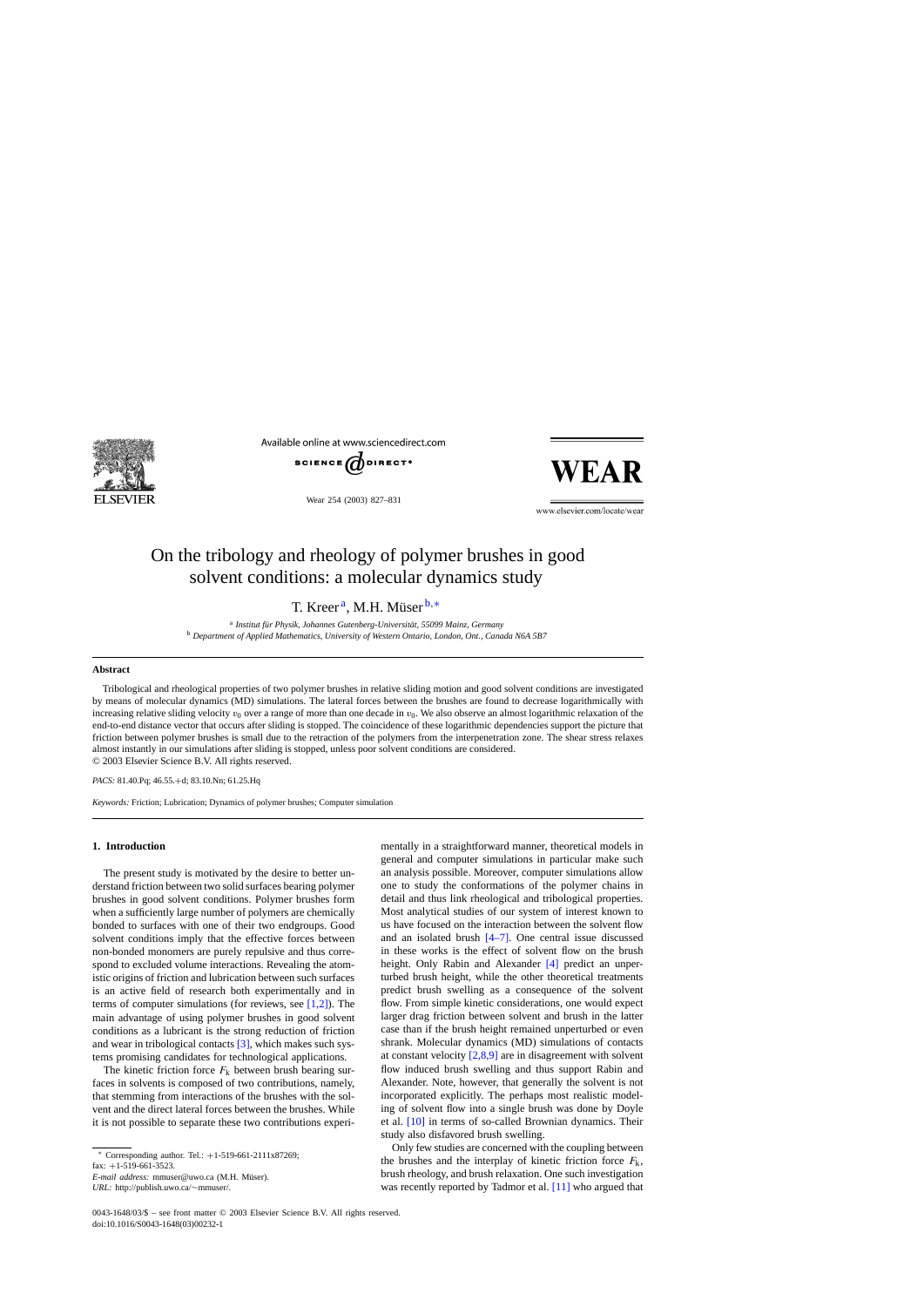friction was reduced due to a sliding induced disentanglement of polymers belonging to opposing brushes. The relaxation of the shear stress was investigated as well as the effect of aging on shear stress maxima that occurred after sliding was re-initiated in opposite direction to the original motion. Nonetheless, such experiments only allow one to extract information on the brush rheology *indirectly* through the tribological response. In this paper, we want to investigate their relationship directly by extending a previous molecular dynamics study  $[12]$ , in which we found that the kinetic friction coefficient  $\mu_k$  between the brushes decreased with increasing sliding velocity  $v_0$ . This decrease of  $\mu_k$  coincided with a reduced brush interpenetration and with shear alignment, which was found to be significantly more pronounced for grafted than for adsorbed polymers. At fixed load, the *net* shear stress  $\sigma_s$  increased nevertheless with  $v_0$  due to the solvent flow into the brushes, although the *direct* (thermodynamic) shear stress  $\sigma_{\rm br}$  between the brushes decreased with increasing  $v_0$ .  $\sigma_{\rm br}$  is defined as the sum of all effective forces parallel to the sliding direction between monomers belonging to the upper brush and those monomers belonging to the lower brush, normalized by the area of contact A.

Experimentally, much smaller absolute sliding velocities are employed than in simulations, which reduces the effect of the solvent flow with respect to MD studies. At the same time, the experimental degree of polymerization and thus the mutual brush interdigitation is much larger than in a numerical analysis. This implies that in experiments, the tilting is more likely to be induced by the direct brush–brush interactions as compared to our previous simulation where tilting was strongly enhanced through the solvent flow, which was modeled by a standard Langevin thermostat [\[12\]. I](#page-4-0)n order to mimic the experimental situation better, it would thus be necessary to strongly reduce the effect of the thermostat, i.e. by switching it off parallel to the sliding direction. This will then enable one to explore the velocity dependence of  $F_k$  in detail when the tilting is due to mutual brush–brush interactions.

The purpose of this paper is to establish the connection between tribological and rheological behavior of sliding polymer brushes in good solvent conditions in terms of an MD study much more directly than this would be possible experimentally. In the following, a brief description of the emploied model will be given. The steady-state sliding friction forces will then be analyzed as a function of velocity for different realizations before we study the structural relaxation of the polymers after the system is brought to a halt. Finally, we will summarize and discuss our main results.

# **2. Model**

In this study, we perform standard molecular dynamics simulations of a coarse-grained model, which is well established for the investigation of friction between polymer bearing surfaces [\[2\].](#page-4-0) Polymers are modeled as bead–spring chains, where appropriate potentials ensure excluded volume



Fig. 1. Snapshot of sliding walls bearing engrafted polymers in good solvent at large sliding velocities. Periodic boundary conditions are employed parallel to the surfaces. Black polymers are attached to the bottom wall and gray polymers to the top wall.

interactions between the beads as well as the connectivity along the backbone of the chain. One end of each polymer is tethered to a random position on one of the two atomically smooth surfaces. A snapshot of the simulation is shown in Fig. 1 in order to visualize the set-up of the simulations.

Both surfaces bear the same amount of grafted polymers. The solvent is not treated explicitly, but in terms of a Langevin thermostat, which, however, is switched off parallel to the sliding direction. In the other directions, a damping force proportional to velocity with a prefactor  $\gamma$  is applied in order to prevent the system from heating. Due to the absence of the solvent, heat transfer would otherwise be artificially small. Including solvent atoms would slow down the simulations distinctly and prevent us from accessing the relevant length and time scales. As done previously, good solvent conditions are mimicked by the effective interactions between monomers. We employ the same model as in our earlier paper, where we provide a more quantitative de-scription of the parameters describing the interactions [\[12\].](#page-4-0) All data presented in the following figures are expressed within the Lennard–Jones  $(LJ)$  units of  $[12]$ . Note that in order to compare our results to experiments, it will be necessary to scale length and time scales in a meaningful way, because the polymers used in experiments have a much larger degree of polymerization  $N$  than those in our simulations. This issue is also discussed in more detail in [\[12\].](#page-4-0)

An important quantity is the emploied grafting density  $\alpha_{\varrho}$ , which is stated in units of the critical drafting density  $\alpha_{\rm g}^* =$  $(1/\pi)R_{\text{gyr}}^2$ , where  $R_{\text{gyr}}$  is the radius of gyration of free chains in solution. At  $\alpha_{\rm g}^*$ , chains are starting to overlap leading to stretching of the polymers perpendicular to the walls. Above  $\alpha_{\rm g}^*$  the brush height increases approximately linearly with the degree of polymerization even if the absolute volume fraction is well below unity. We chose normal separations D between our flat walls such that the normal forces  $F_N$  can be approximated by a power law  $D^{-4.2}$ , which mimics the behavior displayed, for instance, in Fig. 9 of [\[1\].](#page-4-0)

#### **3. Results for steady-state sliding**

It has been an ongoing debate whether brushes swell or shrink when exposed to an external solvent flow. Assuming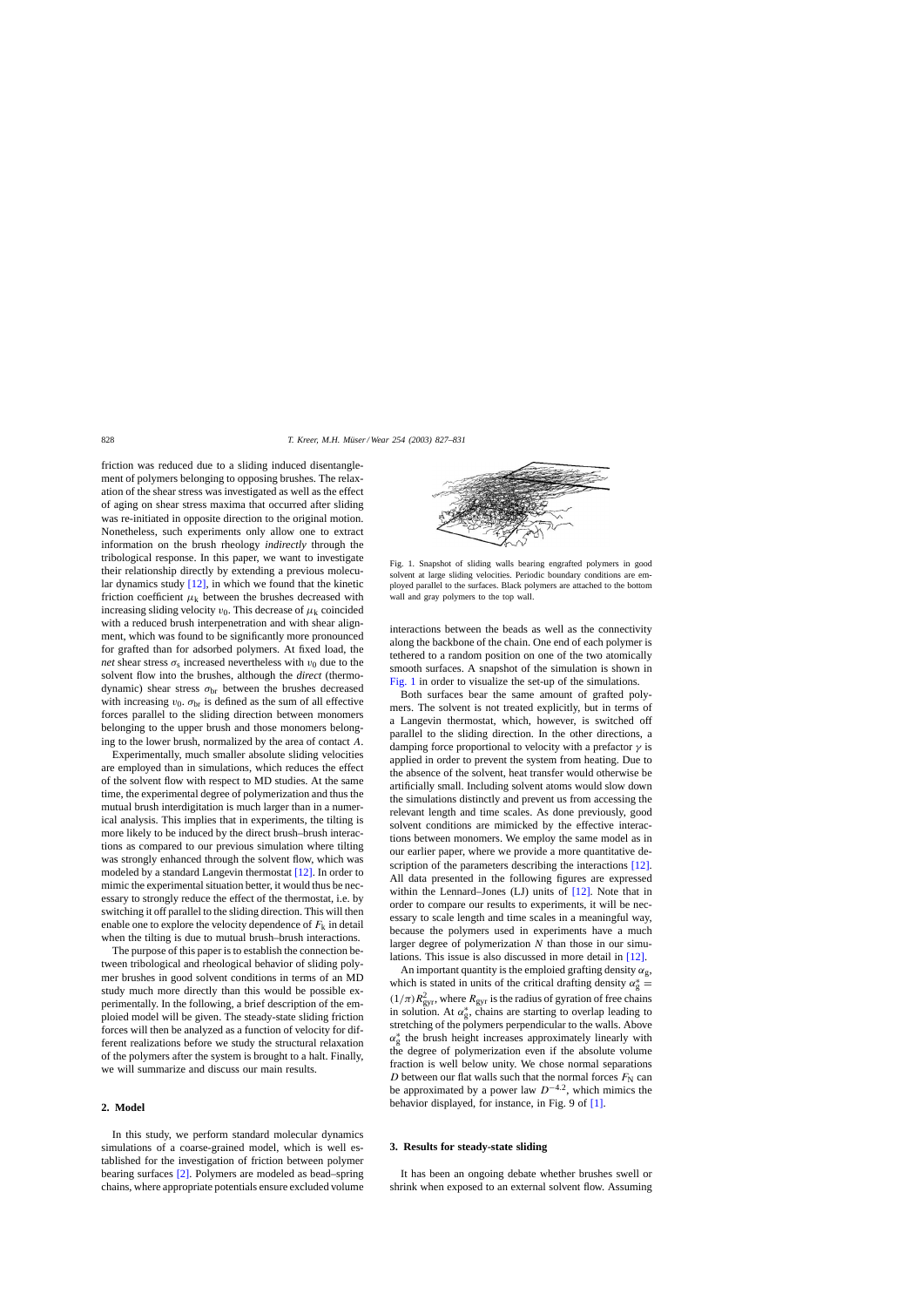<span id="page-2-0"></span>a tangential force acting on the end of a brush, Rabin and Alexander [\[4\]](#page-4-0) predicted an unperturbed brush height. Later, Barrat [\[6\]](#page-4-0) suggested that the excluded volume interactions within a brush increases due to the solvent flow. This argument leads to shear induced brush swelling. Both points of view should remain qualitatively similar when a brush rubs against another brush, because the opposing brush plays to some (qualitative) degree the role of the moving solvent. Although the quantitative details will differ between the two scenarios, the arguments with respect to brush swelling will remain similar. There are various ways, how brush swelling can be detected. First, by observing normal motion of the upper plate (provided the normal force is constant) or by measuring/calculating the normal force between the plates (provided the separation is kept constant). This method is an indirect observation of the brush height and it was discussed in a previous work [\[12\],](#page-4-0) favoring absence of brush swelling or shrinking. Second, brush swelling can be detected by analyzing the end-to-end vectors of the grafted polymers. This is done in the main part of  $Fig. 2$ , where predictions by the two models are compared to results from our MD simulations. We find that there is a somewhat more satisfactory agreement with the predictions by Rabin and Alexander than by those favoring brush swelling. This finding is in qualitative agreement with previous simulations of related model systems (see [\[10\],](#page-4-0) and references therein).

It is interesting to note that the swelling barely depends on whether the thermostat is switched on or switched off parallel to the sliding direction. The main effect of the thermostat is that the additional drag force enhances the inclination, but it barely effects the swelling. The precise choice of the thermostat's damping constant  $\gamma$  has also little effect on



Fig. 2. Average squared end-to-end distance  $\langle R_e^2 \rangle$  normalized by its zero-velocity value as a function of tilting as determined by the inclination  $\Phi$  during steady-state sliding. Chain lengths  $N$ , sliding velocity, and grafting densities  $\alpha_{\rm g}$  are varied, wall separation is fixed at  $D = 17.5$ . For  $\gamma = 2$ , the thermostat was also applied parallel to sliding. Theoretical predictions of [\[4,6\]](#page-4-0) are included. Inset: relaxation of polymer stretching and tilting as a function of time after sliding is stopped. Note the double-logarithmic scale.



Fig. 3. Shear stress  $\sigma_{\rm br}$  as a function of velocity at wall separation  $D = 17.5$ . Lines are drawn to guide the eye.

the dependence of  $\sigma_{\rm br}$  on the mutual brush interdigitation, which was a central observable in our previous work. Nevertheless, interdigitation and  $\sigma_{\rm br}$  are both strongly reduced individually when the thermostat acts parallel to the sliding direction.

An important steady-state quantity that has not yet been investigated in detail is the velocity dependence of the shear stress. The data obtained in this study exhibits a logarithmic *decrease* with increasing  $v_0$  as shown in Fig. 3 within the limited velocity window accessible to the simulations. A re-analysis of the data from our previous study, in which the thermostat also acted parallel to sliding, also yields this logarithmic decrease of  $\sigma_{\rm br}$  ( $v_0$ ). Here, we want to give a brief discussion of the origin of this  $\ln v_0$  dependence and the range of its applicability. For large  $v_0$ , friction is bound to below by the simple requirement that  $\sigma_s$  cannot become negative. In the opposite limit of arbitrary small  $v_0$ , the system is close to thermal equilibrium, thus linear response theory applies and  $\sigma_{\rm br} \propto v_0$  for  $v_0 \to 0$ . Hence, Fig. 3 implies that our system is far away from equilibrium even at the smallest velocity, which was  $v_0 = 0.01$  in LJ units. At this velocity, one has to make almost 100,000 MD steps in order to move the upper wall by the radius of gyration of a free chain, which is just a small fraction of the steps necessary to reach steady state. Thus, these calculations signify a rather large numerical effort.

The ln  $v_0$  dependence between these two regimes may be explained by the following phenomenological but generic argument: The (apparent) free energy barriers  $\Delta \mathcal{F}$  that prevent a system from relaxing towards equilibrium depend on some internal parameter  $\xi$ , which in the present case, could possibly be the degree of interpenetration or the average end-to-end radius. If the initial condition is such that  $\xi$  is sufficiently far away from its equilibrium value to decrease  $\Delta \mathcal{F}$  by significantly more than the thermal energy, then the relaxation will slow down considerably as the system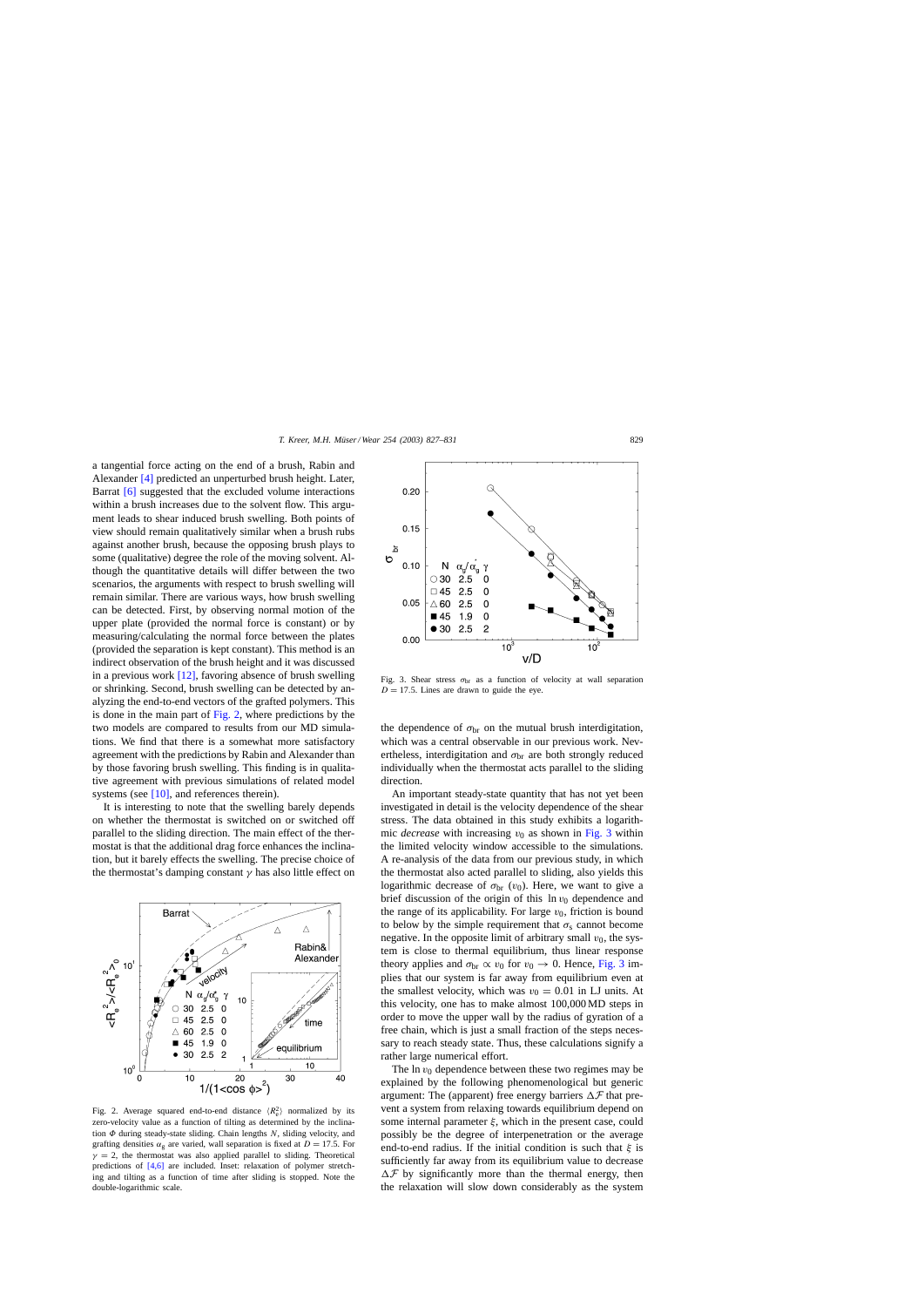approaches equilibrium. Such considerations have first been discussed by Prandtl in a pioneering and yet largely ignored publication [\[13\].](#page-4-0) They can be shown to lead to logarithmic behavior in either the time or alternatively in the velocity domain. In our study, however, the free energy barriers are likely to be dominated by the entropic contribution. This makes our system different from many others in which potential energy plays the main role.

#### **4. Results for relaxation after stop**

When the upper wall is brought to an immediate halt, the brush shear stress  $\sigma_{\rm br}$  and the brush structure start to relax towards their zero-velocity equilibrium values. In the following, we will analyze the normalized relaxation function  $C_A(t)$  of the type

$$
C_{\mathcal{A}}(t) = \frac{\mathcal{A}(t) - \mathcal{A}(\infty)}{\mathcal{A}(0) - \mathcal{A}(\infty)},
$$
\n(1)

where  $t$  refers to time and  $A$  to the observable of interest.

In the good solvent conditions considered up to here,  $\sigma_{\rm br}$ relaxes almost instantly, that is to say,  $C_{\sigma_{\rm br}}$  becomes essentially zero within once or twice the time necessary for a sound wave to travel from one wall to the other wall and back. For longer polymers, where entanglements are possible, the situation might be different. The fast relaxation of  $\sigma_{\rm br}$  is nevertheless unexpected, because even for our unentangled polymers, structural relaxation times are rather large. It is interesting to note that as far as the relaxation of the end-to-end radius is concerned, the relaxation process is almost logarithmic in time (see Fig. 4), while the relaxation



Fig. 4. Relaxation  $C_{R_c^2}(t)$  of average squared end-to-end radius  $R_c^2$  as a function of time for different systems and sliding velocities. The time axis is rescaled such that all curves coincide at the half-time  $\tau_R$  of the relaxation. Inset:  $\tau_R$  divided by chain length N for different realizations as a function of initial sliding velocity.

of the inclination, which is not shown here, can be approximated much better by a single exponential.

In the inset of Fig. 4, the half-life period  $\tau_R$  of the relaxation  $C_{R_{\epsilon}^2}(t)$  is shown. For large sliding velocities, where the system is far from equilibrium, the (apparent) relaxation times  $\tau_R$  are roughly proportional to the degree of polymerization. At smaller velocities, the apparent relaxation times increase significantly, but, as stressed before, we have no means to estimate the linear-response values of  $\tau_R$ .

The relaxation process is also described in the inset of [Fig. 2,](#page-2-0) where neighbored symbols denote data that are equidistant in time. In all cases, the brushes swell slightly during the relaxation within the time window accessible. The regime above the solid line, which reflects the theory by Rabin and Alexander [\[4\]](#page-4-0) of unperturbed brush heights, indicates a brush swelling with respect to zero sliding velocity, while the regime below the line indicates brush shrinking. Despite relatively long waiting times, one can see that the system is still far away from equilibrium and it is also remarkable how strongly the relaxation slows down as equilibrium is approached. While the shear stress relaxes almost instantly in our simulations, there can be noticeable differences in the  $\sigma_{\rm br}$  signal when sliding is re-initiated in the direction opposite to the initial sliding direction. In that case, we find an increasing maximum in  $\sigma_{\rm br}$  with increasing waiting time. At present, the statistical quality of that data does not yet allow us to make more quantitative statements. In our case of good solvent conditions and degrees of polymerization slightly below the entanglement length, we can conclude that the shear stress relaxation does not couple strongly to the slowest relaxation processes, while the re-initiation of sliding is much more susceptible to the structural relaxation of the brushes.

In a different set of simulations, the solvent quality was altered to poor solvent conditions, where interactions do not only consist of entropic like excluded-volume potentials, but they can also be of energetic nature. This alteration leads to *qualitatively* different behavior concerning the brush shear stress relaxation, which now decays on much longer time scales than in good solvent conditions. The reason for this discrepancy could be that thermal activation is required in order to release the shear stress in poor solvent conditions.

### **5. Discussion and conclusions**

In this paper, we report molecular dynamics simulations of two polymer brushes in relative sliding motion and good solvent conditions. In most of our calculations, we neglect the coupling of the brushes to the solvent flow in sliding direction, which we believe to be a justified approximation of the experimental situation characterized by large degrees of polymerization and small sliding velocities. While the shear stress  $\sigma_{\rm br}$  must increase linearly with sliding velocity if  $v_0$ is sufficiently small so that linear response theory is applicable, we obtain a logarithmic *decrease* with increasing  $v_0$